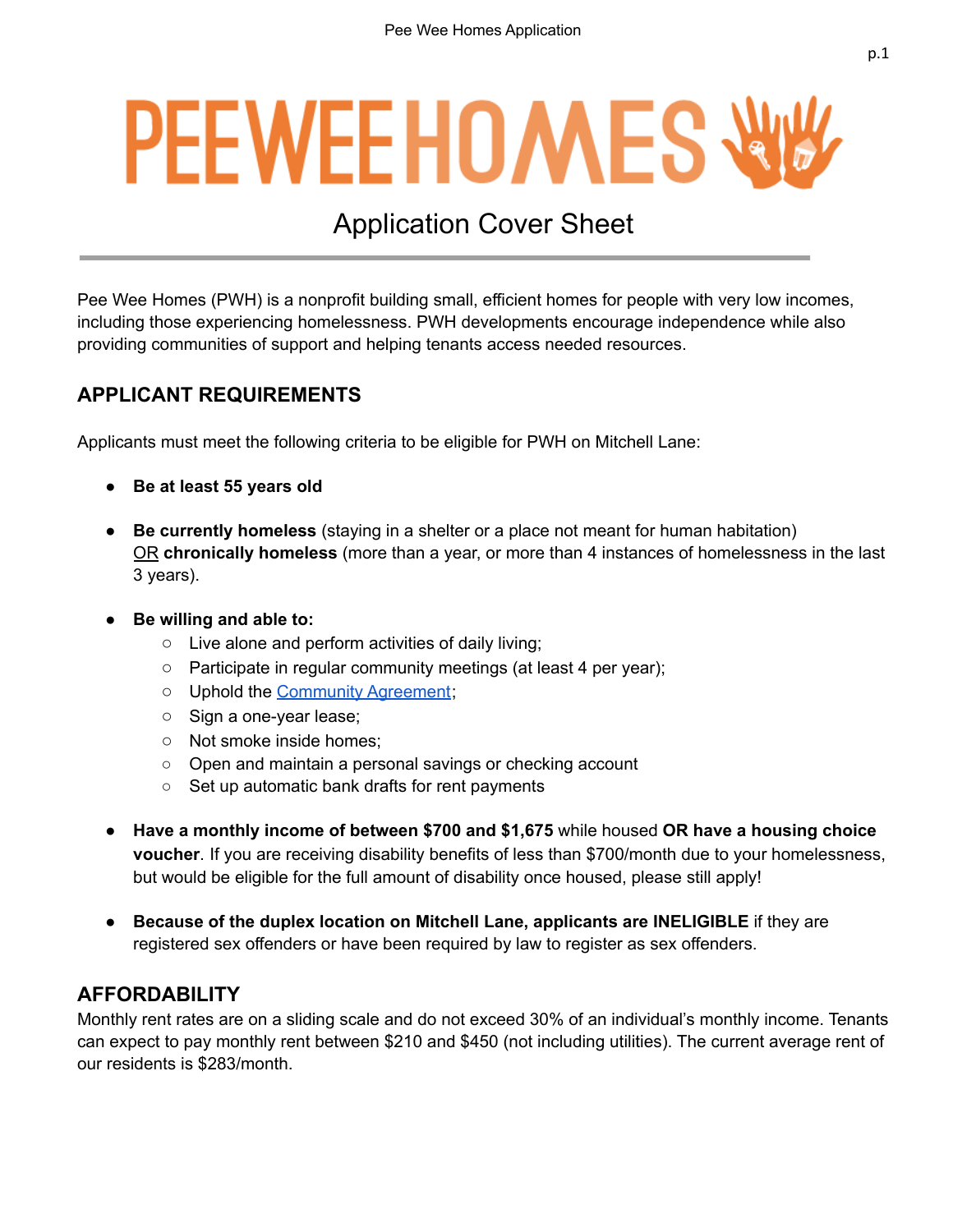#### **ESCROW**

A 10% portion of each on-time monthly rent payment will go toward an equity-building deposit held in escrow for the tenant to use as a cushion in emergencies or to transition to their next home.

#### **OUR HOMES ARE SMALL**

The homes on Mitchell Lane are 295 and 335 square feet each and designed to provide affordable housing for single adults. The homes accommodate compact appliances and furniture and use the space efficiently; there is minimal space for storage. Many individuals enjoy living in an efficient space and appreciate the benefits of smaller monthly rent and utility bills as compared to larger homes - but living in a tiny home is not for everyone!

#### **LIVING IN A PEE WEE HOMES COMMUNITY**

Pee Wee Homes places a large emphasis on community and mutual support and employs a thoughtful tenant selection process reflecting these values. Tenants are expected to keep the community a safe and healthy space, attend regular Pee Wee Homes Community meetings, build healthy relationships with neighbors, respect and support those in recovery, and proactively address issues or concerns.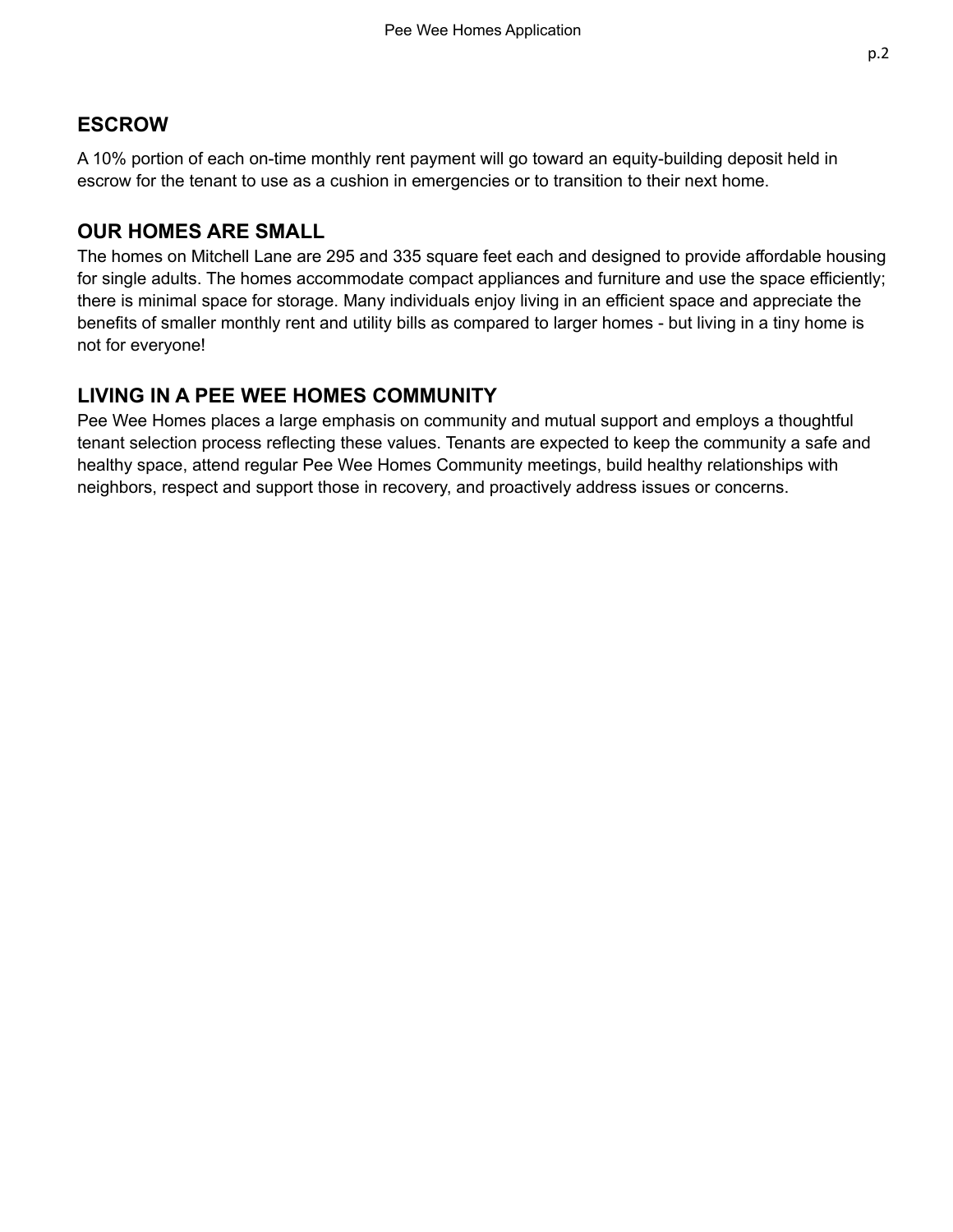# Properties Currently Available

#### **PWH on Mitchell Lane**

*Expected Move-In Date:* June 30, 2022

*Location:* 506 Mitchell Lane, Chapel Hill, NC

*Transportation:* near stops for the A Route

*Includes:* Washer / Dryer; Dishwasher

*Size: Two 1 bedroom/1 bathroom units - 295 and 335 sq. ft. each*

*Description:* This duplex is in the historic Northside Neighborhood between Northside Elementary School and the Hargraves Community Center.



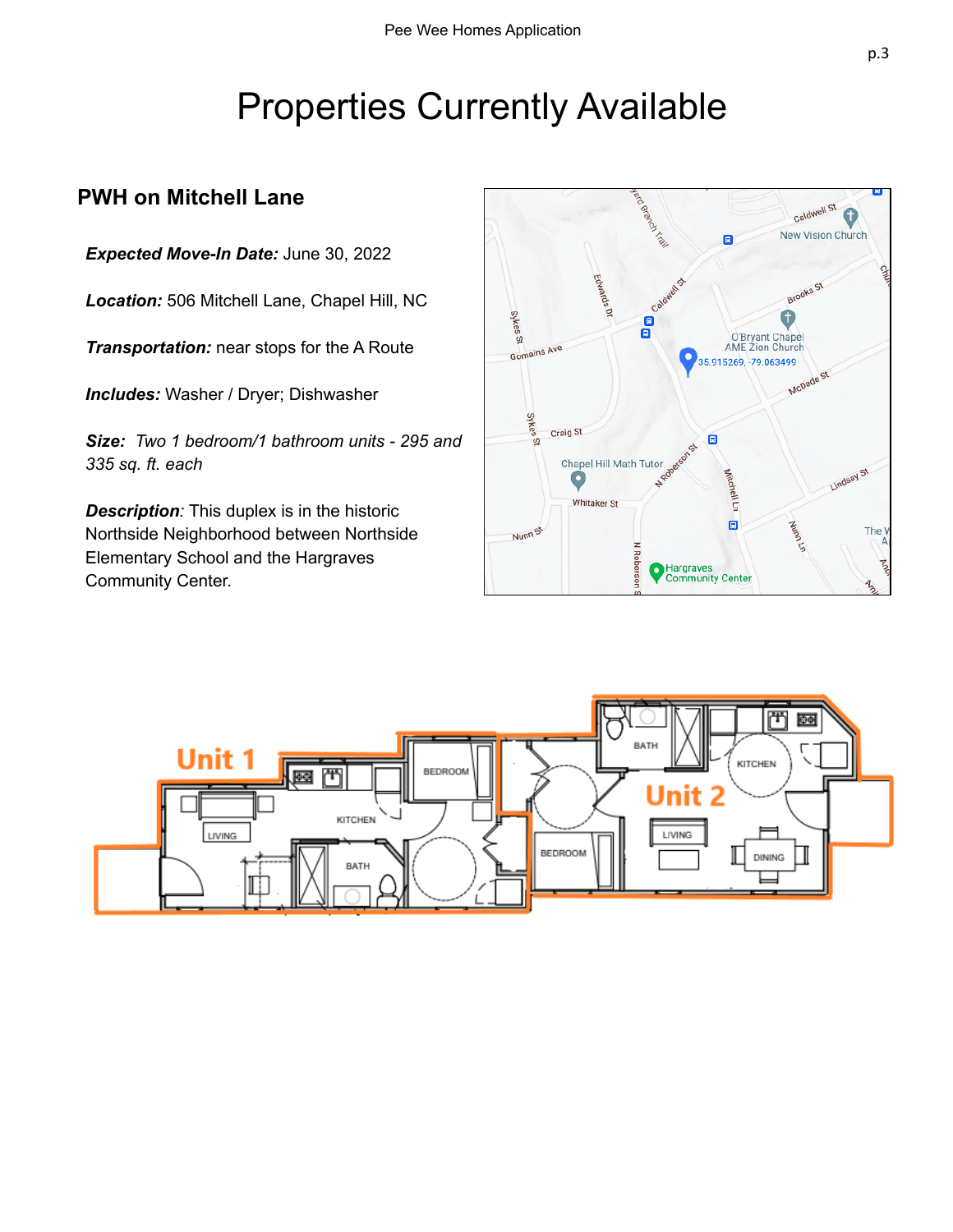## Pee Wee Homes Rental Application

#### *Applications will be accepted through June 19, 2022*

Mail completed applications to: Pee Wee Homes, PO Box 17102, Chapel Hill, NC 27516, or Email scanned applications to: [info@peeweehomes.org](mailto:info@peeweehomes.org) Questions? Email them to: [info@peeweehomes.org](mailto:info@peeweehomes.org)

#### APPLICATION CHECKLIST

- ❏ **Completed application packet,** including:
	- ❏ Signed Community Agreement
	- ❏ Signed Authorization to Check Registry
- ❏ **Verification of current homelessness** a letter from a shelter where you currently stay or recently stayed, or a personal letter about where you currently stay if not in a shelter. - OR -
- ❏ **Verification of chronic homelessness** a letter from a shelter or other location where you currently stay or recently stayed, or a personal letter explaining your experience with homelessness over the last 3 years.
- ❏ **Income verification** documentation of your most recent 2 months of income (for example, pay stubs, benefit verification letters, most recent bank statements, etc.) If you do not receive income but have a housing voucher, then income verification is not required.
- ❏ *If applicable:* **Housing voucher verification** a copy of your voucher or a letter from the voucher provider which includes the amount of your voucher

#### **Important:**

Are you currently working with someone through the HOME Committee and the Housing Help coordinated entry program? ☐*Yes* ☐*No*

**If yes**, please only complete the questions in the **Personal Information** section.

**If no** and you need housing assistance, please complete the full application. We also encourage you to call the helpline at 919-245-2655 or email [housinghelp@orangecountync.gov](mailto:housinghelp@orangecountync.gov) to access more resources.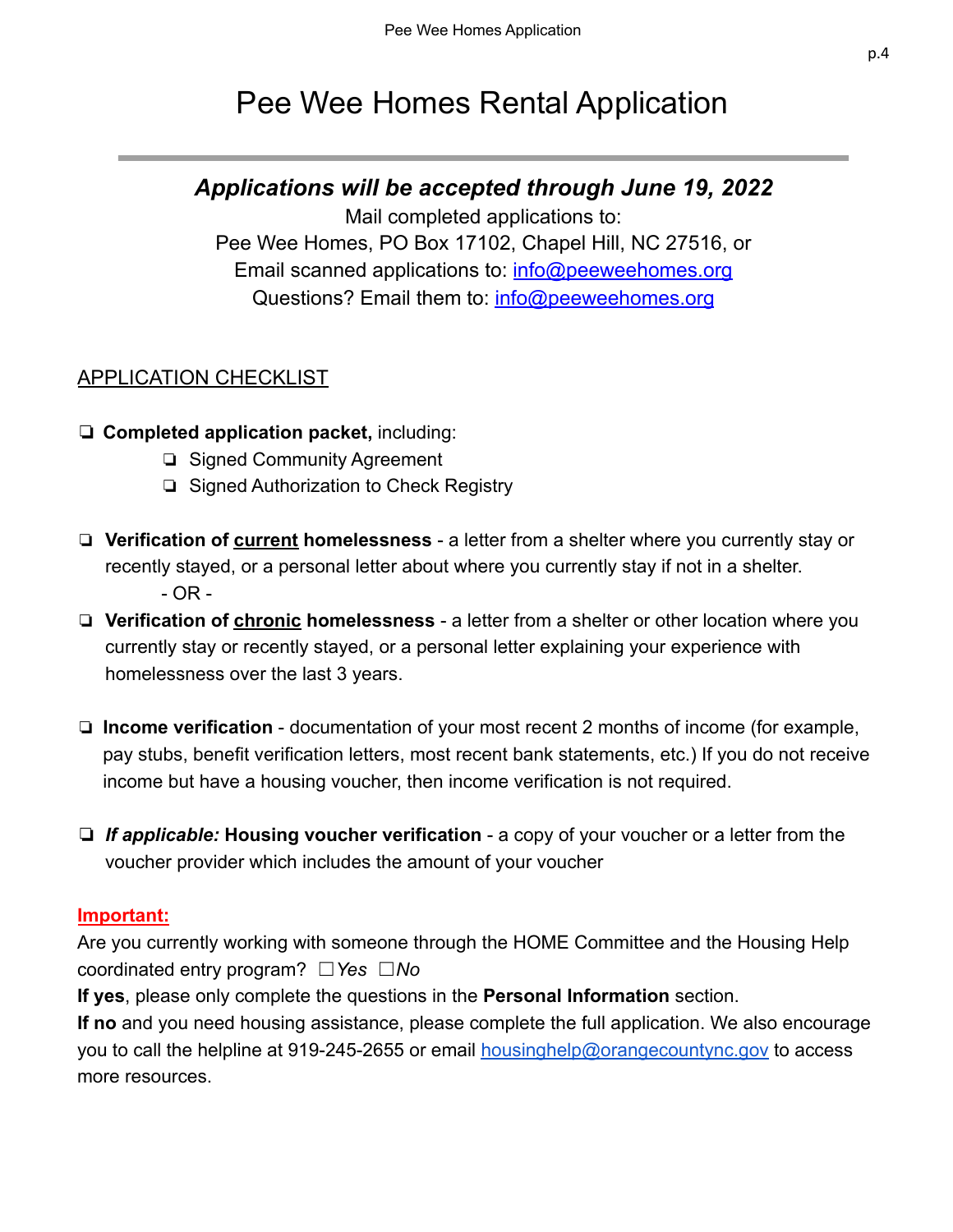#### **PERSONAL INFORMATION**

*Please fully answer each question. If a question does not apply to you, write N/A.*

|                                                                              | Pee Wee Homes does not provide transportation; Are you prepared to use your own<br>transportation or public transportation to get to and from this Pee Wee Home community?                                                        |  |  |
|------------------------------------------------------------------------------|-----------------------------------------------------------------------------------------------------------------------------------------------------------------------------------------------------------------------------------|--|--|
| $\Box$ Yes $\Box$ No                                                         |                                                                                                                                                                                                                                   |  |  |
| Vehicle Information (if applicable):                                         |                                                                                                                                                                                                                                   |  |  |
|                                                                              |                                                                                                                                                                                                                                   |  |  |
|                                                                              | Personal References (Please list three personal references below): If applicable, please include here the person<br>with whom you are working on finding housing (for example, a CEF advocate or social worker).                  |  |  |
|                                                                              |                                                                                                                                                                                                                                   |  |  |
|                                                                              |                                                                                                                                                                                                                                   |  |  |
|                                                                              |                                                                                                                                                                                                                                   |  |  |
|                                                                              |                                                                                                                                                                                                                                   |  |  |
| Emergency Contacts (In case of emergency, we will notify the contacts below) |                                                                                                                                                                                                                                   |  |  |
|                                                                              |                                                                                                                                                                                                                                   |  |  |
|                                                                              |                                                                                                                                                                                                                                   |  |  |
|                                                                              |                                                                                                                                                                                                                                   |  |  |
|                                                                              |                                                                                                                                                                                                                                   |  |  |
|                                                                              |                                                                                                                                                                                                                                   |  |  |
|                                                                              |                                                                                                                                                                                                                                   |  |  |
|                                                                              | $\mathbf{r}$ , and the contract of the contract of the contract of the contract of the contract of the contract of the contract of the contract of the contract of the contract of the contract of the contract of the contract o |  |  |

If you are not chosen to live in the currently available units, would you like to remain on our waitlist for future vacancies? If yes, we will keep your application on file for a year. ☐*Yes* ☐*No*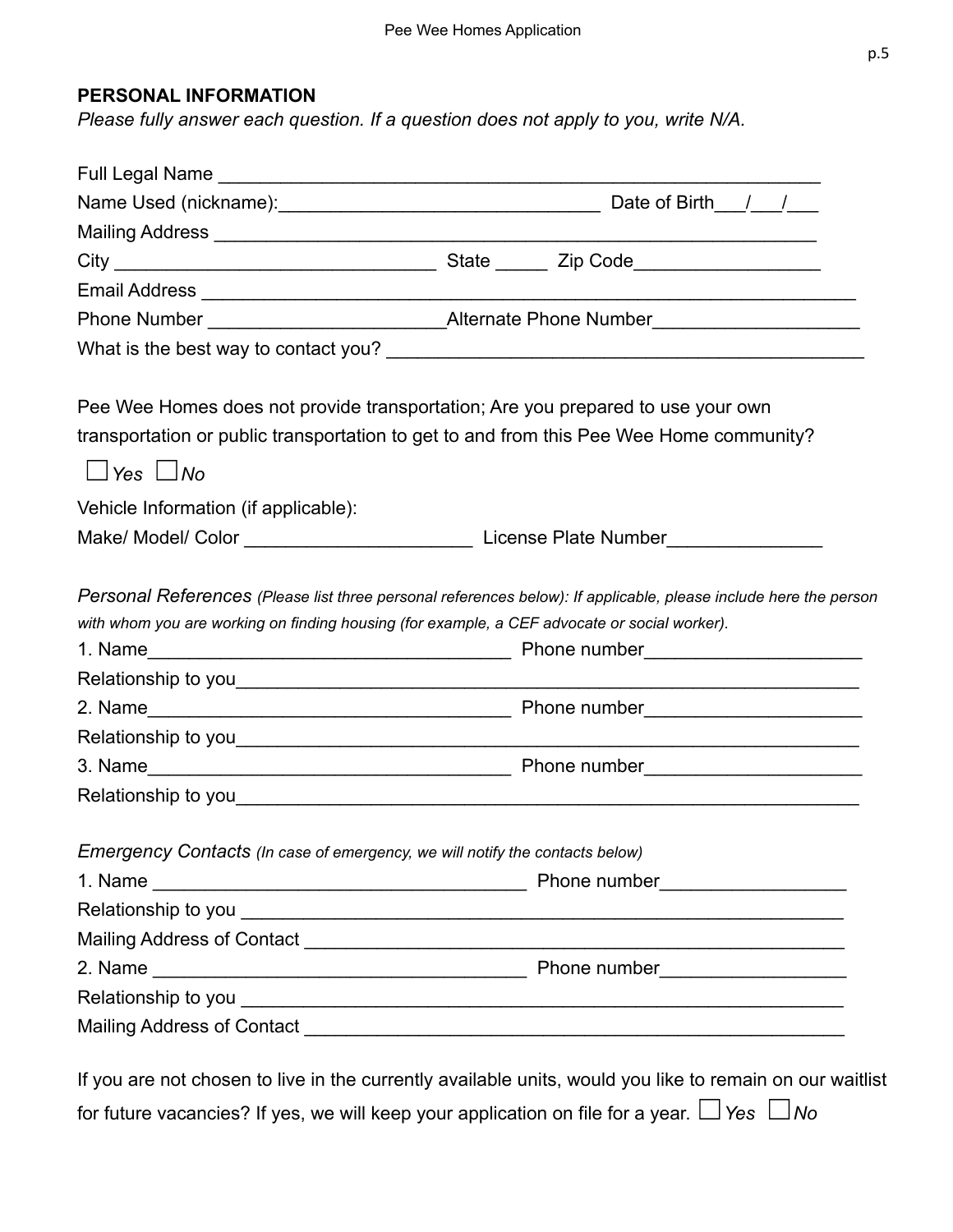#### **HOUSING INFORMATION**

*Please fully answer each question. If a question does not apply to you, write N/A.*

| 1. In what county and state do you currently reside?                                                                                                                                 |  |  |  |  |
|--------------------------------------------------------------------------------------------------------------------------------------------------------------------------------------|--|--|--|--|
| 2. Where have you slept in the past month? (check ALL that apply)                                                                                                                    |  |  |  |  |
|                                                                                                                                                                                      |  |  |  |  |
| $\sf J$ Shelter                                                                                                                                                                      |  |  |  |  |
|                                                                                                                                                                                      |  |  |  |  |
| Outdoors or abandoned place                                                                                                                                                          |  |  |  |  |
|                                                                                                                                                                                      |  |  |  |  |
| Transitional housing                                                                                                                                                                 |  |  |  |  |
|                                                                                                                                                                                      |  |  |  |  |
| $\Box$ With family or friends                                                                                                                                                        |  |  |  |  |
| $\Box$ In a rental or home of my own                                                                                                                                                 |  |  |  |  |
| 3. How long has it been since you lived in stable housing?<br><u>Same and the second of the second</u> state in the second of the second of the second of the second of the second o |  |  |  |  |
| 4. Do you need any special accommodations for housing (wheelchair accessible, no stairs,                                                                                             |  |  |  |  |
| $\Box$ Yes $\Box$ No<br>service animal, etc.)?                                                                                                                                       |  |  |  |  |
|                                                                                                                                                                                      |  |  |  |  |
|                                                                                                                                                                                      |  |  |  |  |
| 5. PWH accepts vouchers. Do you have any rental subsidies or housing vouchers?                                                                                                       |  |  |  |  |
| $\sqcup$ Yes $\sqcup$ No                                                                                                                                                             |  |  |  |  |
|                                                                                                                                                                                      |  |  |  |  |

*Please attach a copy of your subsidy/voucher award letter.*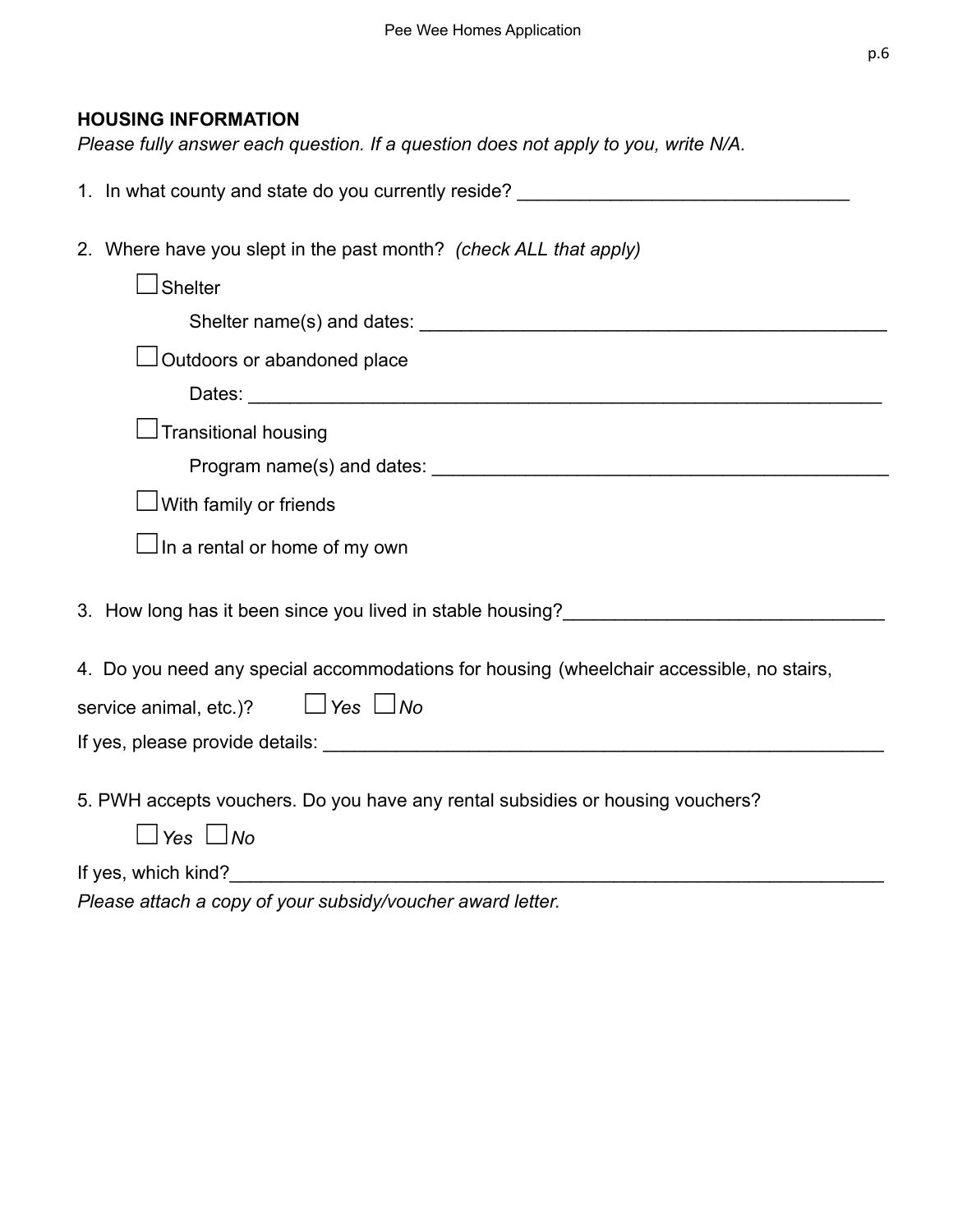#### **INCOME INFORMATION**

*Please fully answer each question. If a question does not apply to you, write N/A.*

1. Please list all your current monthly sources of income and attach documentation

| <b>Income Source</b><br>(check ALL that apply)                                               | <b>Monthly</b><br><b>Amount</b> | How long do you expect<br>to have this income? | <b>Required Attachments</b>                                       |
|----------------------------------------------------------------------------------------------|---------------------------------|------------------------------------------------|-------------------------------------------------------------------|
| Job(s)                                                                                       |                                 |                                                | pay stubs for most recent<br>2 months, OR letter from<br>employer |
| <b>Supplemental Security</b><br><b>Income/Social Security</b><br><b>Disability Insurance</b> |                                 |                                                | benefit verification letter                                       |
| Retirement or pension                                                                        |                                 |                                                | benefit verification letter                                       |
| <b>Veterans Benefits</b>                                                                     |                                 |                                                | benefit verification letter                                       |
| Other:                                                                                       |                                 |                                                |                                                                   |
| Other:                                                                                       |                                 |                                                |                                                                   |

2. Do you have a bank account(s)? ☐*Yes* ☐*No*

**If Yes,** at which bank(s)?

*\*Please attach 2 months of most recent bank statements. We ask about your bank accounts because we require an automatic draft of rent payments.*

**If No**, do you agree to open a bank account with the assistance of Pee Wee Homes? ☐*Yes* ☐*No*

4. Are you able to pay deposits for and set up utility service (electricity & water)? ☐*Yes* ☐*No*

**If No**, please explain.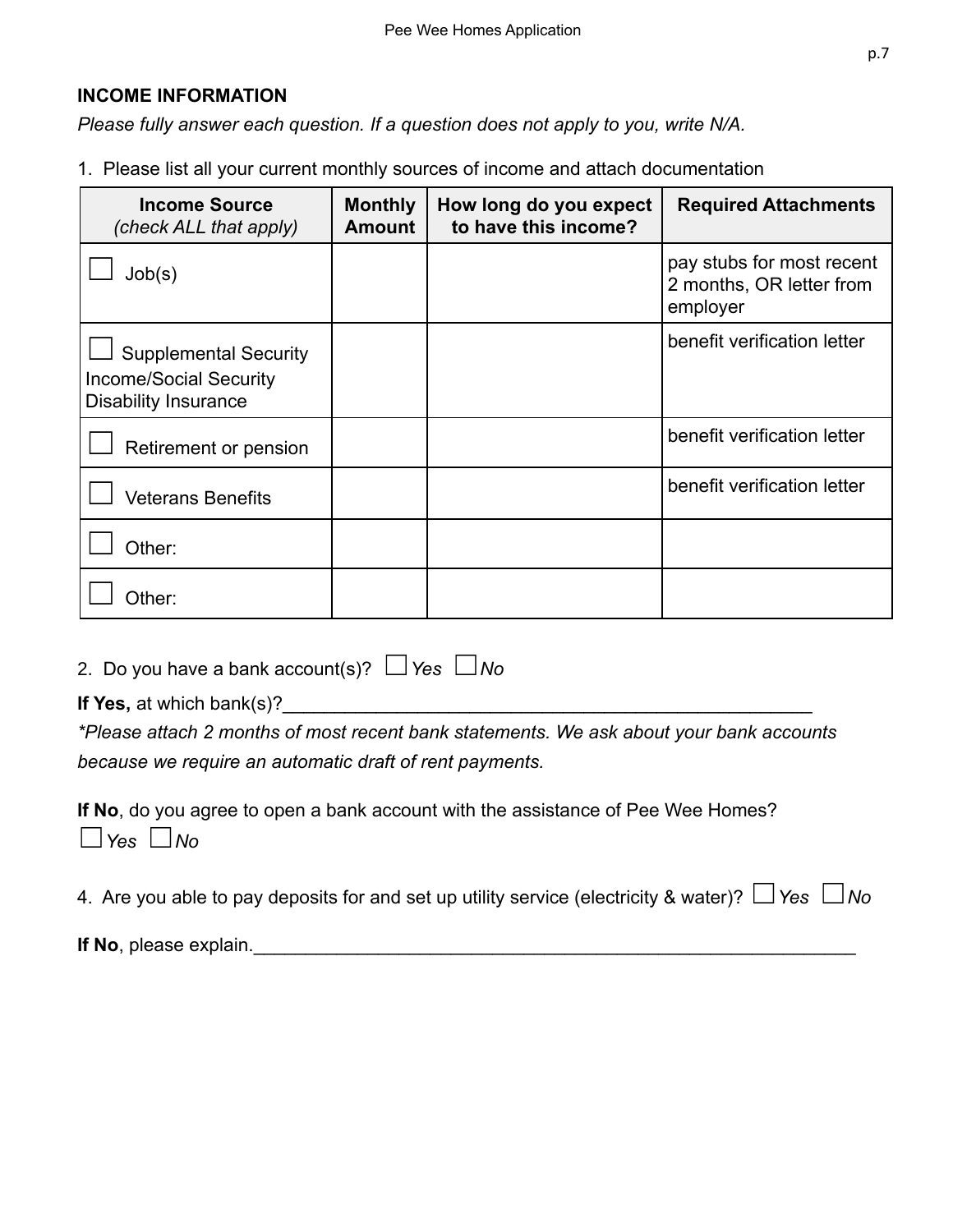#### **Employment History for Past 12 Months**

(List current/most recent employment first; include all employment and self-employment)

| Supervisor Name (if applicable) Manual According to the Contract of the Supervisor Name (if applicable)        |
|----------------------------------------------------------------------------------------------------------------|
|                                                                                                                |
| Monthly Income ___________________________                                                                     |
|                                                                                                                |
| May we contact this employer? $\Box$ Yes $\Box$ No                                                             |
|                                                                                                                |
| Supervisor Name (if applicable) Manual Contract Contract Contract Contract Contract Contract Contract Contract |
|                                                                                                                |
| Monthly Income ________________________________                                                                |
|                                                                                                                |
| May we contact this employer? $\Box$ Yes $\Box$ No                                                             |
|                                                                                                                |
|                                                                                                                |
|                                                                                                                |
|                                                                                                                |
|                                                                                                                |
| Monthly Income ___________________________                                                                     |
|                                                                                                                |
| May we contact this employer? $\Box$ Yes $\Box$ No                                                             |
|                                                                                                                |
|                                                                                                                |
| Supervisor Name (if applicable)__________                                                                      |
|                                                                                                                |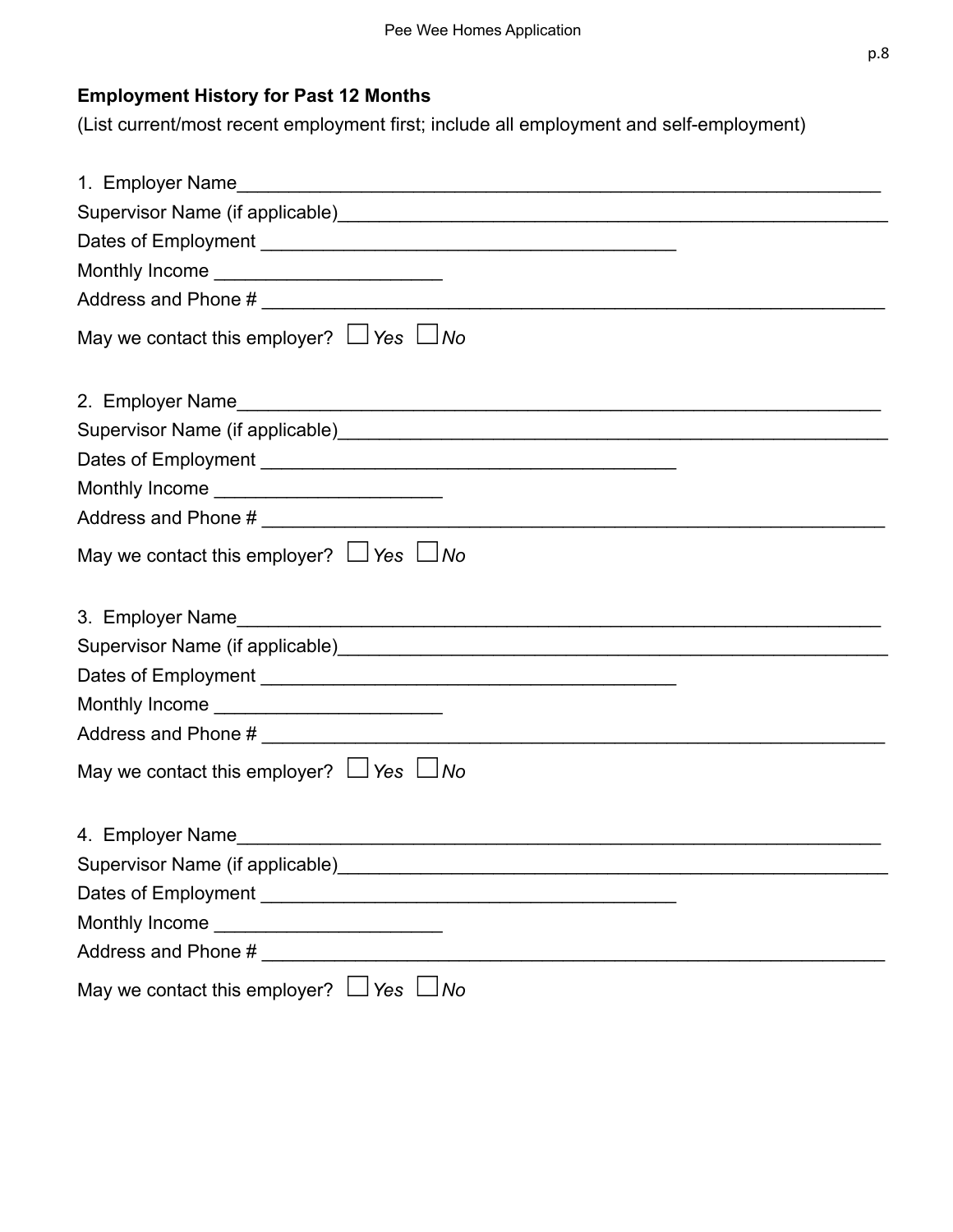#### **BACKGROUND CHECK AGREEMENT**

Pee Wee Homes seeks to support all community members including those who may have past criminal convictions. Having a criminal conviction in today's America does not accurately predict a threat to others' safety. Given this reality and the fact that those with convictions have already served the punishments assigned to them by the courts, PWH has determined there is no logical or ethical reason to justify conducting or considering criminal background checks. However, anyone who is listed on the sex offender registry is ineligible to live in PWH on Mitchell Lane.

*I understand that my name will be checked against National and Local Sex Offender Registries. If I have been convicted of a sexual assault which requires my participation in a National or Local Sex Offender Registry, I am not eligible to reside in a Pee Wee Home on Mitchell Lane.*

| If applicant signs with "X", a witness of that signature should sign below.                                                                                                                                                                                                                                                                                                                                                                                 |      |
|-------------------------------------------------------------------------------------------------------------------------------------------------------------------------------------------------------------------------------------------------------------------------------------------------------------------------------------------------------------------------------------------------------------------------------------------------------------|------|
|                                                                                                                                                                                                                                                                                                                                                                                                                                                             |      |
|                                                                                                                                                                                                                                                                                                                                                                                                                                                             |      |
| I understand that Pee Wee Homes is relying on the information that I have provided to determine<br>my eligibility for housing in a PWH Community. I certify that all information and answers to the<br>above questions are true and complete to the best of my knowledge. I give permission to verify all<br>information provided. I understand that providing false information or making false statements may<br>be grounds for denial of my application. |      |
|                                                                                                                                                                                                                                                                                                                                                                                                                                                             |      |
|                                                                                                                                                                                                                                                                                                                                                                                                                                                             |      |
| If applicant signs with "X", a witness of that signature should sign below.                                                                                                                                                                                                                                                                                                                                                                                 |      |
| Name of witness, (print) Name of witness of print)                                                                                                                                                                                                                                                                                                                                                                                                          |      |
|                                                                                                                                                                                                                                                                                                                                                                                                                                                             | Date |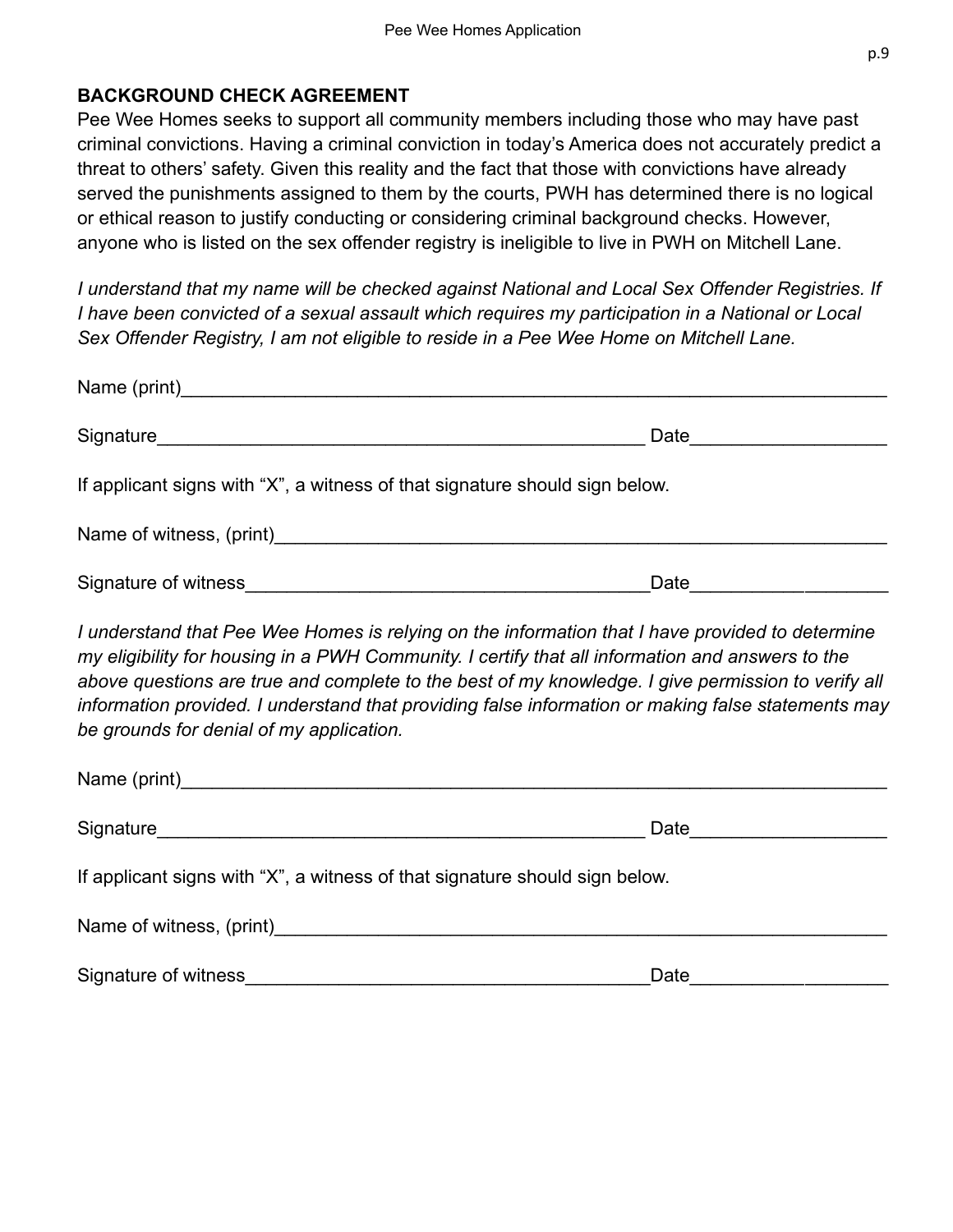# COMMUNITY AGREEMENT

<span id="page-9-0"></span>Pee Wee Homes provides small home rental opportunities within supportive communities. Residents should strive to be a respectful community member and contribute toward making it a safe, secure, and clean place to live.

#### *As a Pee Wee Homes Resident, I agree to:*

#### **1. Help keep my community a safe and healthy space by:**

- a. Keeping it free of any harassment or violence
- b. Respecting others' privacy, personal boundaries, and any confidential information about others' mental or physical health, finances, etc.
- c. Not using illegal substances
- d. Not engaging in illegal activity that might endanger yourself or others.
- e. Not smoking inside your or your neighbor's home
- f. Not brandishing weapons or firearms
- g. Not allowing pets or animals in your home except in the case of service or emotional support animals. (Requires documented approval from the PWH Site Committee.)

#### **2. Seek to build healthy relationships with my neighbors by:**

- a. Attending the regular community meetings
- b. Respecting others and their ethnicity, religion, gender identity, sexual orientation, ability, lifestyle choices, and economic status.
- c. Keeping the area in and around my home and any shared spaces clean and orderly, and not storing any personal items outside my home.
- d. Honoring the quiet hours of my community (to be determined by residents).
- e. Understanding that new tenants are welcomed through a committee decision process and that guests must also go through this process if they wish to stay longer than 2 weeks.

#### **3. Respect and support those in recovery by:**

- a. Not consuming alcohol or drugs outside my home or in the neighborhood.
- b. Not coming to community meetings under the influence of any substances.

#### **4. Proactively address issues or concerns by:**

- a. Approaching my neighbors, Pee Wee Homes staff and volunteers with compassion and expressing any frustration or concerns in a productive and non-hostile way.
- b. Contacting the Property Manager and/or Executive Director with all maintenance issues as soon as possible.